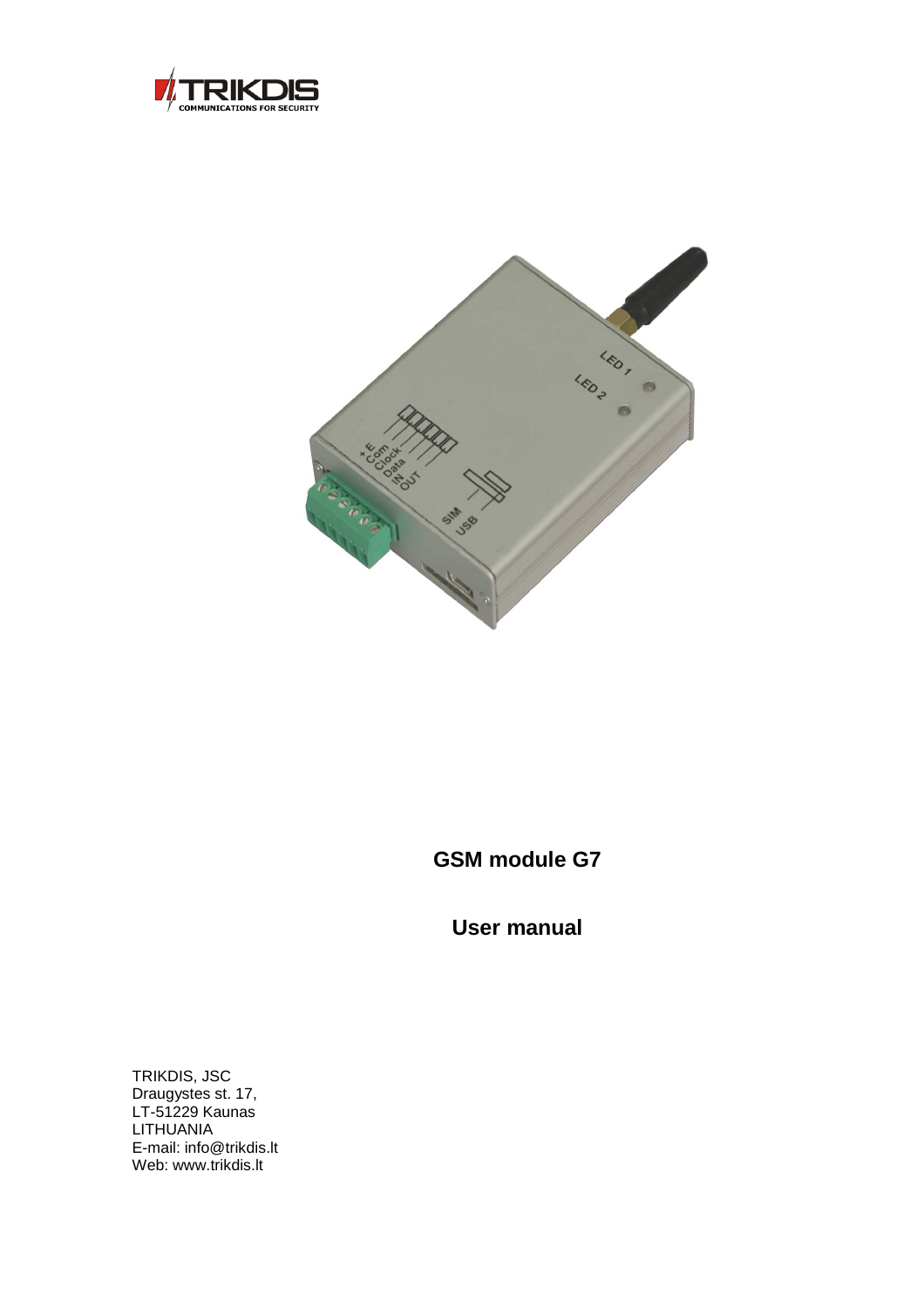Table of contents

| -1              |     |  |
|-----------------|-----|--|
| 2               |     |  |
| 3               |     |  |
| 4               |     |  |
| 5               |     |  |
|                 | 5.1 |  |
|                 | 5.2 |  |
| 6               |     |  |
|                 |     |  |
|                 | 7.1 |  |
|                 | 7.2 |  |
|                 | 7.3 |  |
|                 | 7.4 |  |
| 8               |     |  |
| 9               |     |  |
| 10              |     |  |
| 11              |     |  |
| 12 <sup>2</sup> |     |  |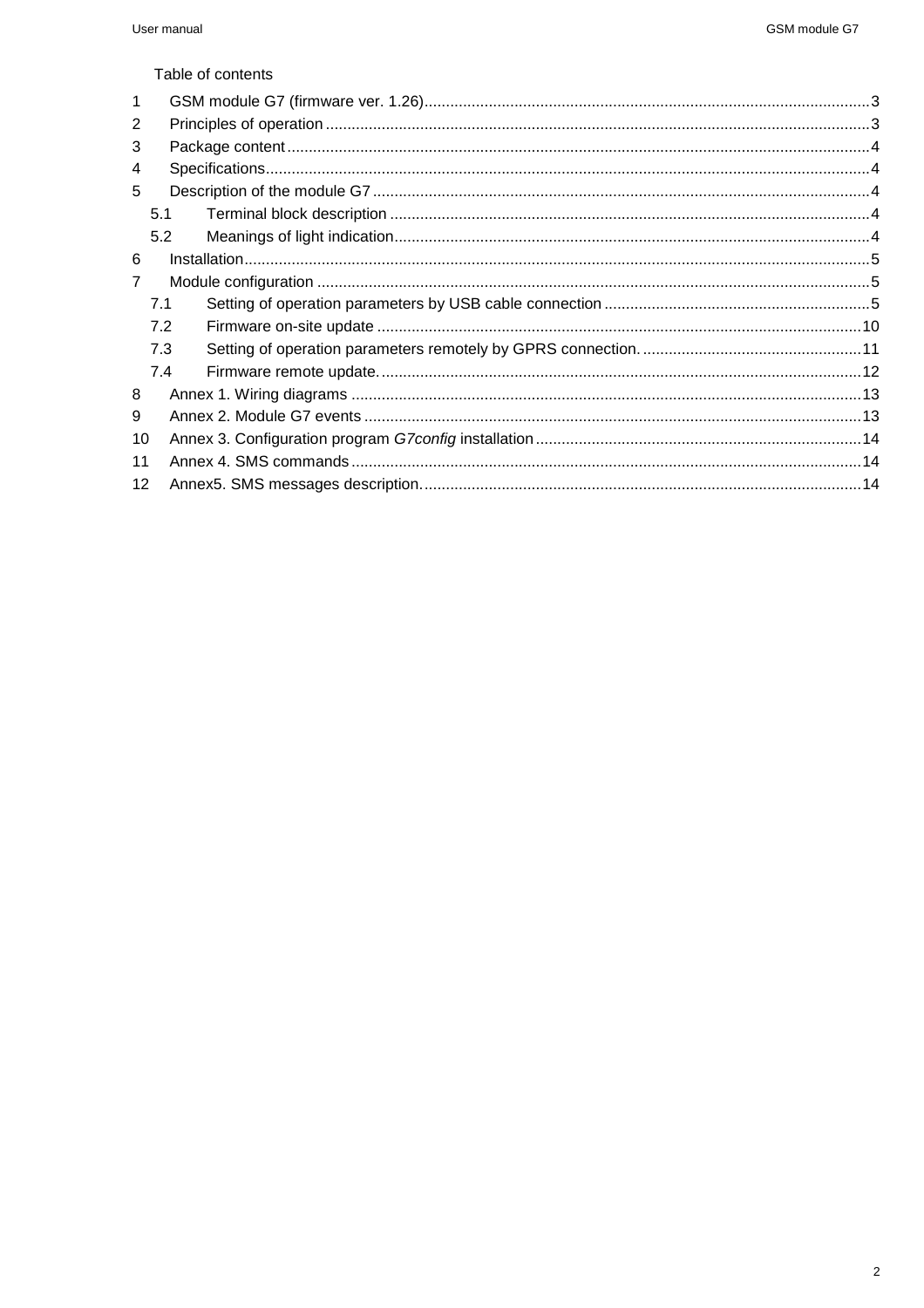#### **1 GSM module G7 (firmware ver. 1.26)**

G7 is a universal wireless communicator for transferring messages of security control panel to monitoring station through GSM network.

- Transfers information through the primary communication channel. When this connection is failed G7 automatically turns to its back-up communication channel for finishing transmission.
- Channels of primary and back-up communication can be set one of these channels GPRS, CSD or SMS.
- Indicates operation and level of connection to GSM network.
- Alarm transmission to monitoring station by 2 IP addresses and 2 GSM numbers.
- Messaging to up to 4 mobile phones by freely customized text SMS.
- Programmable input can be used for beginning of alarm transmission via GSM while landline is failed
- Remote changing a state of PGM.
- Possibility to get electrical signal while communicator loses GSM connection.
- Remote configuration by GPRS connection is possible.
- Remote firmware upgrade by GPRS connection is fully supported.
- Multilingual configuration program.
- Easy installation by 4-wire serial connection.

#### **2 Principles of operation**

GSM module G7 transfers information of control panel to monitoring station over chosen GSM channel. There is possible to choose one of these channels GPRS, CSD or SMS. If established primary connection has failed, G7 will repeatedly attempt to restore it for n times (number of attempts (n) can be set). If the module G7 fails to restore connection, the module will automatically connect to established back-up channel and transfer the unsent messages through it. Duration of connection or attempts to connect to the back-up channel can be set, after which the G7 tries again to connect to the primary channel.

GSM module G7 sends polling signals PING for testing of communication. Messaging to monitoring station corresponds to codes of Contact ID table.

Messages receivers: program IPcom, receiver RL10, multi-channel receiver RM10, CSD/SMS receiver GM5.

Module can transform the data of security control panel to text SMS messages and send them to up to 4 mobile phones. Texts of SMS messages (name of object, user names, partition names, event descriptions) are changeable and may be changed by requirements of the User.

GSM module G7 is able to operate as backup alarm communicator. In this case it is wired to the control panel that communicates using the Contact ID format through landline. G7 is steady connected to GSM network and transfers alarm transmission via GSM/GPRS when landline connection is failed only.

PGM of module G7 is able to operate in several modes.

- It is possible to set that state of PGM changes when module loses its primary and/or backup connection to GSM network. How to set this feature see chapter 7.1.8.
- It is possible to set that state of PGM can be changed by sending SMS (see Annex 4.). How to set this feature see chapter 7.1.8.

GSM module G7 is compatible with:

- Common bus: DSC PC585, PC1565, PC5020, PC1616, PC1832, PC1864.

PYRONIX MATRIX 424, MATRIX 832, MATRIX 832+, MATRIX 6, MATRIX 816.

#### GE CADDX NX-4, NX-6, NX-8.

- Serial output: PARADOX SPECTRA SP5500, SP6000, SP7000, 1727, 1728, 1738. PARADOX MAGELLAN MG5000, MG5050. PARADOX DIGIPLEX EVO48, EVO192, NE96, EVO96. PARADOX ESPRIT E55, 728ULT, 738ULT.
- Telephonic communicator of control panel
- i.e. when control panel is connected to module G7 through the C11 interface.
- Outputs (PGM),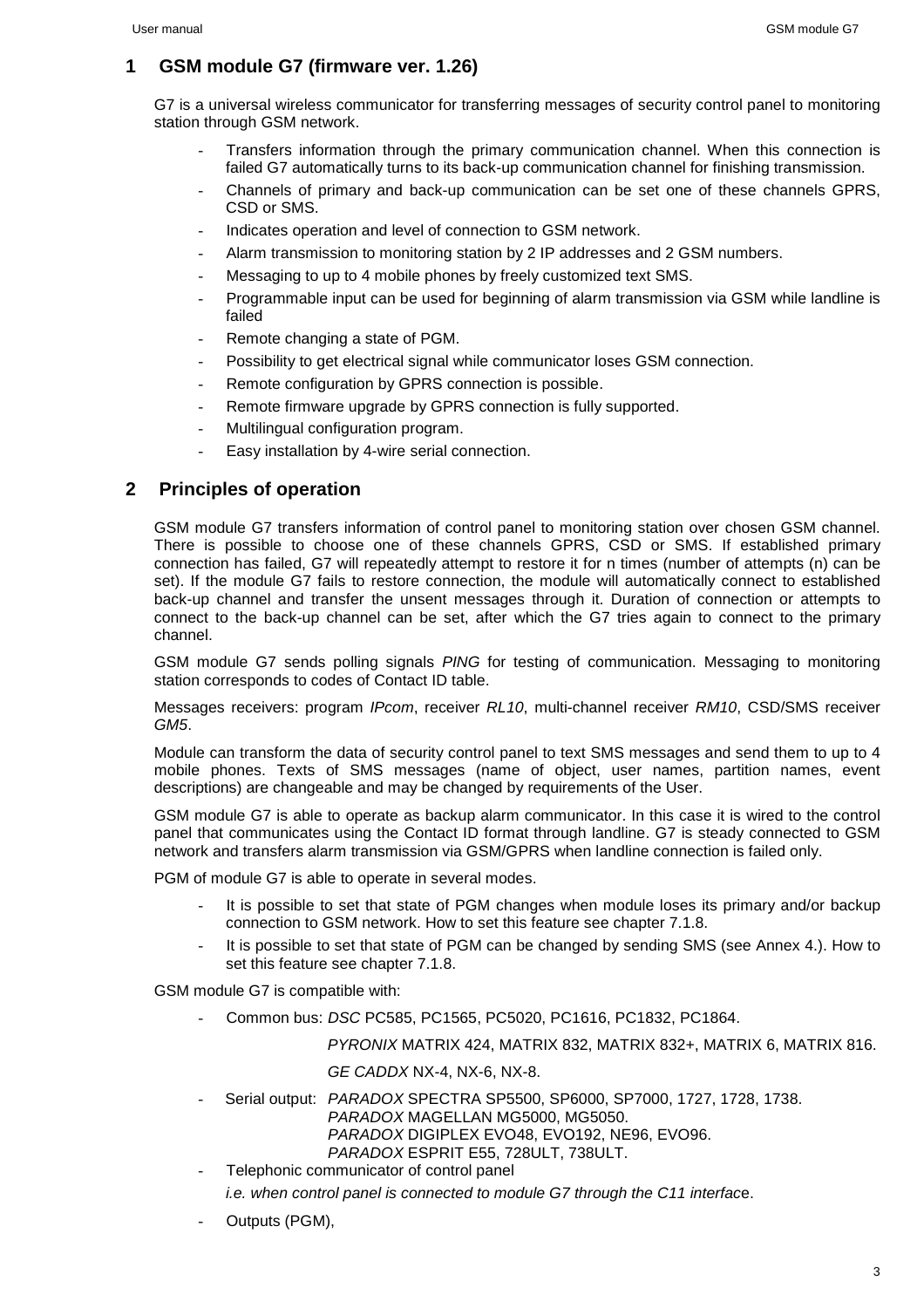i.e. module is compatible with other manufacturers control panels through alarm inputs while input expansion module CZ6 interconnects module and control panel.

## **3 Package content**

- GSM module G7 (the SIM card is not included),
- GSM straight antenna,
- Velcro type stick-on (two-sided x10 cm).

## **4 Specifications**

| Power supply                        | DC $12.6 \pm 3$ V                                           |
|-------------------------------------|-------------------------------------------------------------|
| Current                             | up to 60 mA (stand-by running mode)                         |
|                                     | up to 250 mA (transmitting mode)                            |
| Frequency                           | 850/900/1800 MHz                                            |
| Primary transmission channel to CMS | selectable GPRS or CSD or SMS                               |
| Back-up transmission channel to CMS | selectable GPRS or CSD or SMS                               |
| Alarm reporting to CMS              | corresponds to codes of Contact ID table                    |
| Alarm reporting to 4 mobile phones  | by text SMS                                                 |
| Memory                              | 60 messages                                                 |
| Input                               | 1 (type of NC), programmable                                |
| <b>PGM</b>                          | 1 (type of OC, switching 30V DC and 100 mA)                 |
| Operating environment               | from -10 °C to 50 °C, relative air humidity 80% when +20 °C |
| <b>Dimensions</b>                   | 85 x 65 x 25 mm                                             |

## **5 Description of the module G7**



GSM antenna connector LED indicators Terminal block SIM card holder USB socket

## 5.1 Terminal block description

| Clamp        | Meaning                      |
|--------------|------------------------------|
| +F.          | +12V supply clamp            |
| Com          | Common (device ground) clamp |
| <b>Clock</b> | Synchronizing signal clamp   |
| Data         | Data signal clamp            |
| IN           | Input clamp (type of NC)     |
| דטס          | Output clamp (type of OC)    |

## 5.2 Meanings of light indication

| <b>LED1</b>     | <b>LED2</b>                              | Meaning                                            |
|-----------------|------------------------------------------|----------------------------------------------------|
| <b>OFF</b>      | Red flashing                             | No SIM card                                        |
| Yellow ON       | <b>OFF</b>                               | Configuration mode                                 |
| Yellow ON       | Fast green flashing                      | Firmware is downloaded into primary memory         |
| Green flashing  | Red flashing                             | Firmware is downloaded into read only memory (ROM) |
| Yellow flashing | <b>OFF</b>                               | Registering to GSM network                         |
| Yellow ON       | Red ON                                   | Communication has failed                           |
| Yellow ON       | Green ON                                 | Data transmitting mode                             |
| Green ON        | Green ON                                 | Stand-by running mode                              |
| Green ON        | Red and green flashing by<br>arrangement | Number of red flashes indicates GSM signal level   |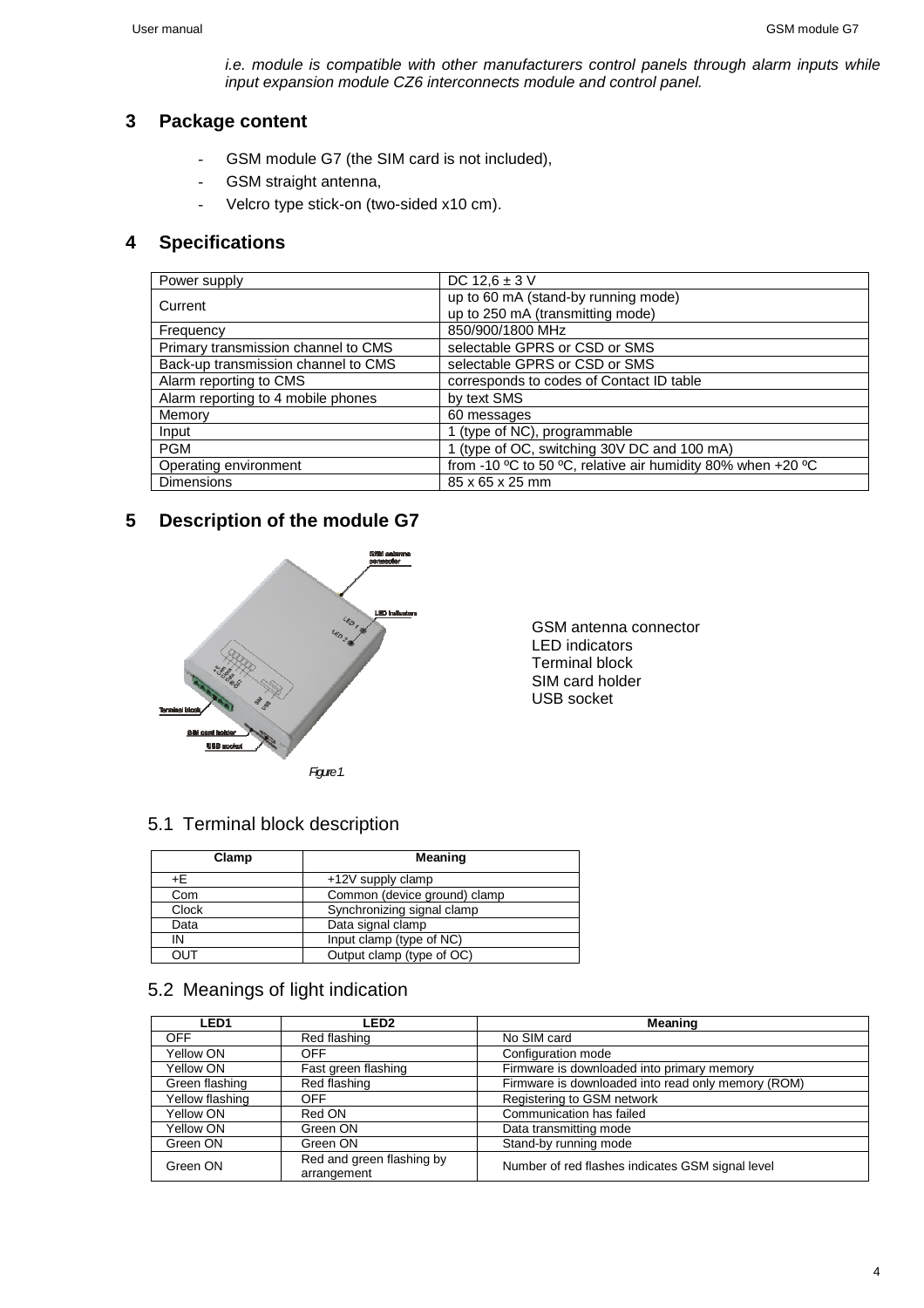## **6 Installation**

| <b>Action</b>                                                                          | <b>Explanation</b>                                                                                            |
|----------------------------------------------------------------------------------------|---------------------------------------------------------------------------------------------------------------|
| 1. Set up operation parameters.                                                        | see chapter "Module configuration"                                                                            |
| 2. Put activated SIM card into a holder as<br>shown in the Figure 2.                   | Notes:<br>1. Ask your GSM provider<br>about SIM card properties.<br>2. Disable PIN code request.<br>Figure 2. |
| 3. Fit to control panel housing.                                                       | Drill module fitting holes on control panel housing.<br>43 mm<br>$2 \times \emptyset$                         |
| 4. Screw on the GSM antenna.                                                           |                                                                                                               |
| 5. Wire to control panel.                                                              | See Annex1. Wiring diagrams                                                                                   |
| 6. Switch on power supply.                                                             |                                                                                                               |
| 7. According to LED indications, check GSM<br>signal level and test data transmission. | Note:<br>If GSM signal level is not sufficient, connect other type<br>of GSM antenna.                         |

## **7 Module configuration**

Operational parameters of GSM module G7 can be set, read, modified and updated by using configuration program G7config. Configuration is possible by two methods: when module G7 is on-site connected to PC by USB cable and when module G7 is remotely connected to program IPcom by GPRS connection.

## 7.1 Setting of operation parameters by USB cable connection

7.1.1 Run the configuration program G7config by clicking its icon. Window opens as in the Figure 3.

| G7config                                                                                                     |                                                           |                                                   |                                                                                                                                |                                                                              | $\ x\  \leq \ x\ $                   |
|--------------------------------------------------------------------------------------------------------------|-----------------------------------------------------------|---------------------------------------------------|--------------------------------------------------------------------------------------------------------------------------------|------------------------------------------------------------------------------|--------------------------------------|
| <b>Eile</b> About                                                                                            |                                                           |                                                   |                                                                                                                                |                                                                              |                                      |
| Connect/Disconnect [F2/F8]                                                                                   | Read [F7]                                                 | Open Last [F4]                                    | Write [F6]<br>Open [F3]                                                                                                        | Save [F5]                                                                    |                                      |
| Man<br><b>E</b> -Reporting<br>Settings<br>Comport<br>- Wireless programming Phones<br>- Language<br>Firmware | Account name<br>SIM Card PIN<br>Access Code<br>Panel type | FFFF<br>$\mathsf{0}$<br>$\overline{0}$<br>4 digts | $V$ Hex<br>GPRS ping time<br>CSD ping time<br>SMS ping time<br>Test time<br>Backup reporting after<br>$\overline{\phantom{a}}$ | 8、<br>30 <sup>°</sup><br>3<br>30<br>困る<br>24<br>8<br>$\overline{\mathbf{3}}$ | 高 min<br>$\circledcirc$ min<br>times |
|                                                                                                              | V Save access code                                        | Read after connection                             | Restore defaults settings                                                                                                      | Restore [F11]                                                                |                                      |
|                                                                                                              |                                                           |                                                   | Disconnected                                                                                                                   |                                                                              |                                      |

Figure 3. View of window when G7 config starts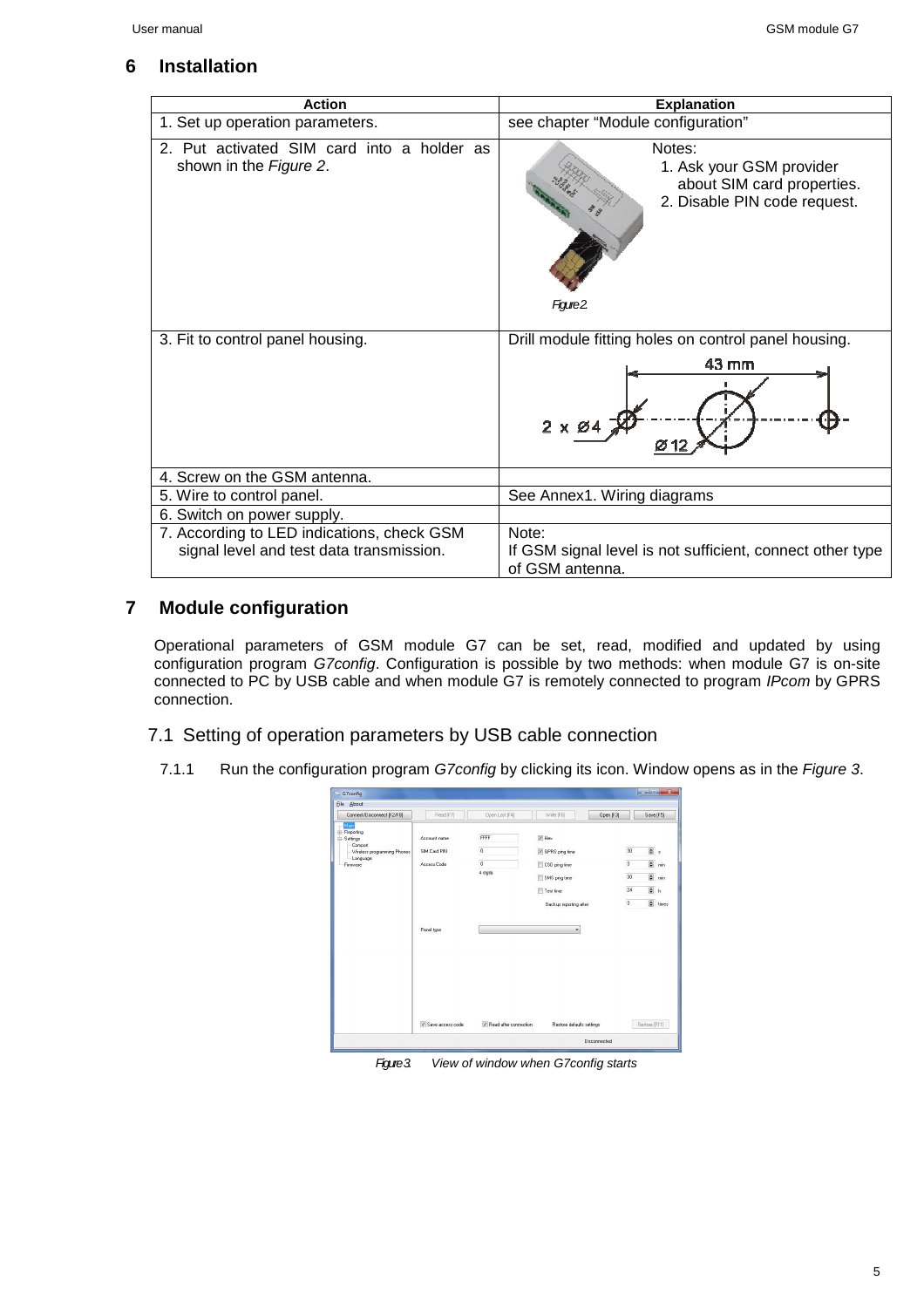7.1.2 Connect module G7 to PC by using USB cable (see Figure 4). Connect to additional power supply source if power supply is not sufficient.



Figure 4. Type of USB cable

7.1.3 Choose the dialog language in the window **Main/Settings/Language** (see Figure 5).



Figure 5. View of window Language

7.1.4 The window **Main/Settings/Comport** (see Figure 6) is intended for setting parameters of comport.

|                                                                                                                   |                                                                                                                                                    |                                                                                                                      |              | $\mathbf{x}$<br><b>INCONSULTANI</b> |
|-------------------------------------------------------------------------------------------------------------------|----------------------------------------------------------------------------------------------------------------------------------------------------|----------------------------------------------------------------------------------------------------------------------|--------------|-------------------------------------|
| <b>File About</b><br>Connect/Disconnect [F2/F8]                                                                   | Read [F7]                                                                                                                                          | Write [F6]<br>Open Last [F4]                                                                                         | Open [F3]    | Save [F5]                           |
| - Main<br><b>E</b> -Reporting<br>Settings<br>Comport<br>- Wireless programming Phones<br>- Language<br>- Firmware | Name.<br>Pot<br>Baud rate<br>Data bits<br>Stop bits<br>Parity<br>Flow control<br>Connection settings for module configuration and firmware updates | G7_USB<br>COM5<br>۰<br>115200<br>۰<br>$\overline{\phantom{a}}$<br>۰<br>$\overline{a}$<br>۰<br>None<br>۰<br>None<br>۰ | Apply        | Cancel                              |
|                                                                                                                   |                                                                                                                                                    |                                                                                                                      | Disconnected |                                     |

Figure 6. View of window Comport

- Textbox [Name]. Write name of comport, if it is necessary (e.g. G7\_USB).
- Pull down menu [Port]. Select comport which module G7 is connected to (e.g. COM5).
- Pull down menu [**Baud rate**]. Select the 115200.
- Pull down menu [**Data bits**]. Select the 8.
- Pull down menu [**Stop bits**]. Select the 1.
- Pull down menu [**Parity**]. Select the None.
- Pull down menu [**Flow control**]. Select the None.
- Click icon [**Apply**] to apply settings.
- 7.1.5 Click icon [**Connect/Disconnect**] (see Figure 7).

| About<br>File              |           |
|----------------------------|-----------|
| Connect/Disconnect [F2/F8] | Read [F7] |
| Main                       |           |

Figure 7. Connect/Disconnect button position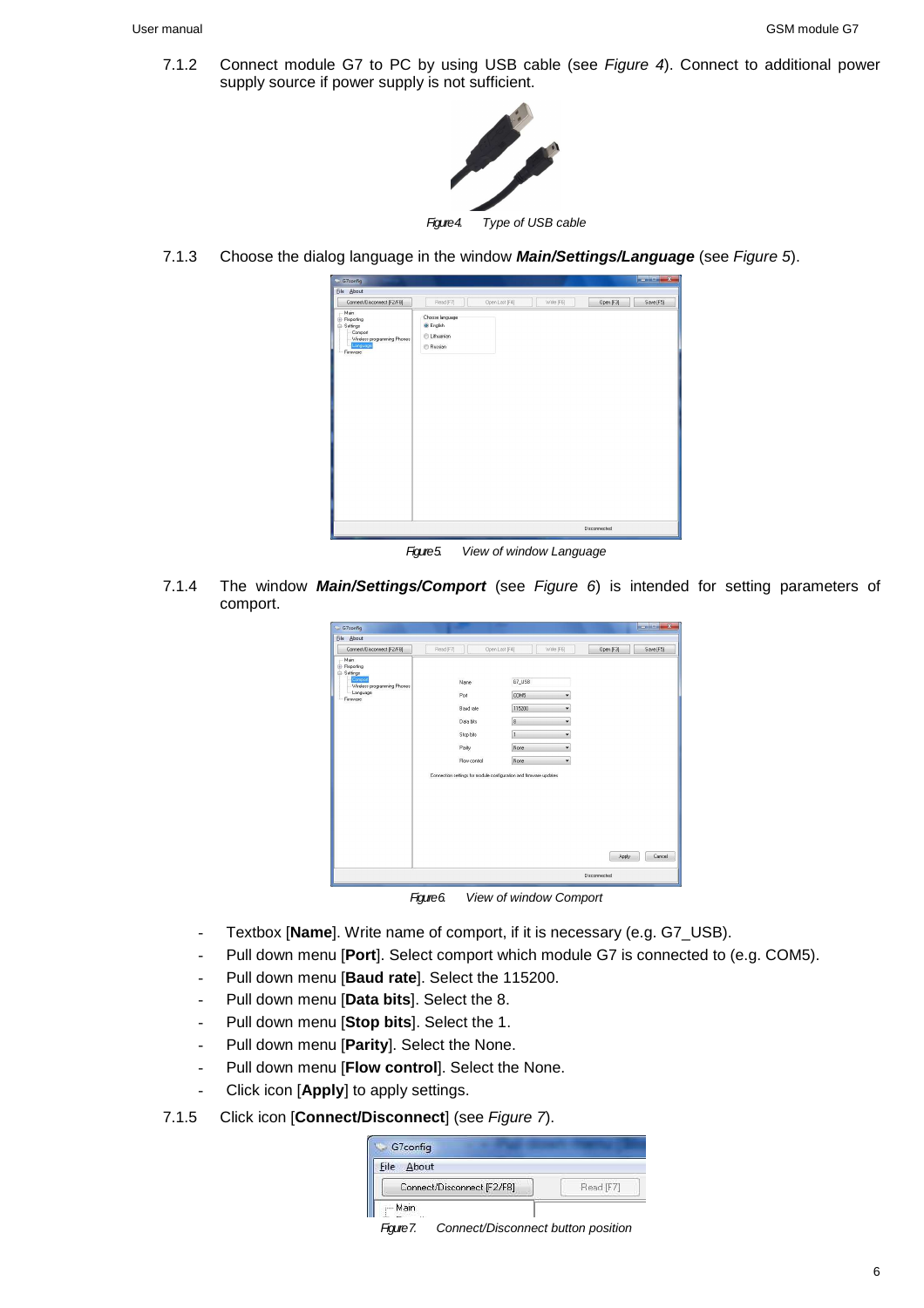7.1.6 Click icon [**Read**] for reading existing parameters. Enter access code (default 1234) in the appeared window (see Figure 8) for allowing configuration.



Faure 8. Access Code request window

- 7.1.7 If it is necessary click icon [**Open**] or function key [**F3**] for opening saved configuration file (click icon [**Open Last**] or function key [**F4**] for opening the last saved configuration file).
- 7.1.8 The window **Main** (see Figure 9) is intended for entering common parameters of module G7.

| Disconnect [F2/F8]                                             | Read [F7]                                   | Open Last (F4)                             | Write [F6]<br>Open [F3]                                                    | Save [F5]                                                                                            |
|----------------------------------------------------------------|---------------------------------------------|--------------------------------------------|----------------------------------------------------------------------------|------------------------------------------------------------------------------------------------------|
| Man<br><b>E</b> -Reporting<br><b>G</b> -Settings<br>- Firmware | Account name<br>SIM Card PIN<br>Access Code | 1111<br>1111<br>1234<br>4 digits           | $V$ Hex<br>GPRS ping time<br>CSD ping time<br>SMS ping time<br>V Test time | $\circledast$<br>$\bf 0$<br>高 min<br>$\overline{0}$<br>$\overline{5}$ min<br>$\bf 0$<br>固片<br>$\,$ 1 |
|                                                                | Panel type<br>In1                           | 4. DSC PC585, PC1565, PC5020<br>Input mode | Backup reporting after<br>۰<br>$\check{}$                                  | S times<br>$\overline{2}$                                                                            |
|                                                                | PGM                                         | Remote control SMS                         | ۰                                                                          |                                                                                                      |
|                                                                | V Save access code                          | V Read after connection                    | Restore defaults settings                                                  | Restore [F11]                                                                                        |

Figure 9. View of window Main

- Textbox [**Account**]. Enter an account number of object. Check box [**Hex**] for allowing entering number in hexadecimal format.
- Textbox [SIM Card PIN]. Enter SIM card PIN code. If PIN code request is disabled, leave it default or blank.
- Textbox [Access Code]. Enter the new access code (default 1234).
- Pull down menu [**Panel type**]. It is intended for establishing firmware interface with control panel that reports will be transferred. From the pull down list select the type of connected control panel while module G7 is connected to. How to wire, see **Annex1. Wiring diagrams**. When it is necessary to transfer reports from telephonic communicator of control panel, select the element INTERFACE C11 from the pull down list. In this case the peripheral interface C11 must interconnect module G7 and telephonic communicator of control panel. When the input expander CZ6 interconnects module G7 and control panel, select the element INTERFACE Cx from the pull down list.
- Pull down menu [**IN1**]. It is intended for setting of input operation. When element [**Input mode**] is selected, input operates as input of NC type. In this case, module G7 transfers alarm message when input circuit is damaged. This mode is used for connecting Panic Button. When element [**Backup mode**] is selected, module G7 will operate as backup alarm communicator although it will be steady connected to GSM network. It will transfer reports of control panel via GSM/GPRS when state of input IN circuit changes in IN=1=NO (input IN should be wired to COM circuit). When state of input IN circuit changes in IN=0=NC, alarm transmission via GSM/GPRS is stopped.
- Pull down menu [**PGM**]. It is intended for setting of PGM operation. When element [**Remote Control SMS**] is set, it is possible to change state of PGM by sending SMS (see Annex 4.).

When one of element [**Lost Primary channel**] or [**Lost Secondary channel**] or [**Lost Both channels**] is set, status of PGM changes during disconnecting time.

- Checkboxes [**GPRS, CSD, SMS ping time**]. Choose polling signal PING transmission channel to monitoring receiver (check require box) and enter a PING transmission period nearby checked box.
- Checkbox [**Test time**]. Choose a TEST signal transmission to monitoring receiver. Check the checkbox [**Test time**] and enter a TEST signal transmission period nearby checked box.
- Box [**Backup reporting after**]. Enter the number of attempts by which module tries to restore primary communication. Module will start to connect to a back-up channel for reporting if G7 doesn't restore primary communication.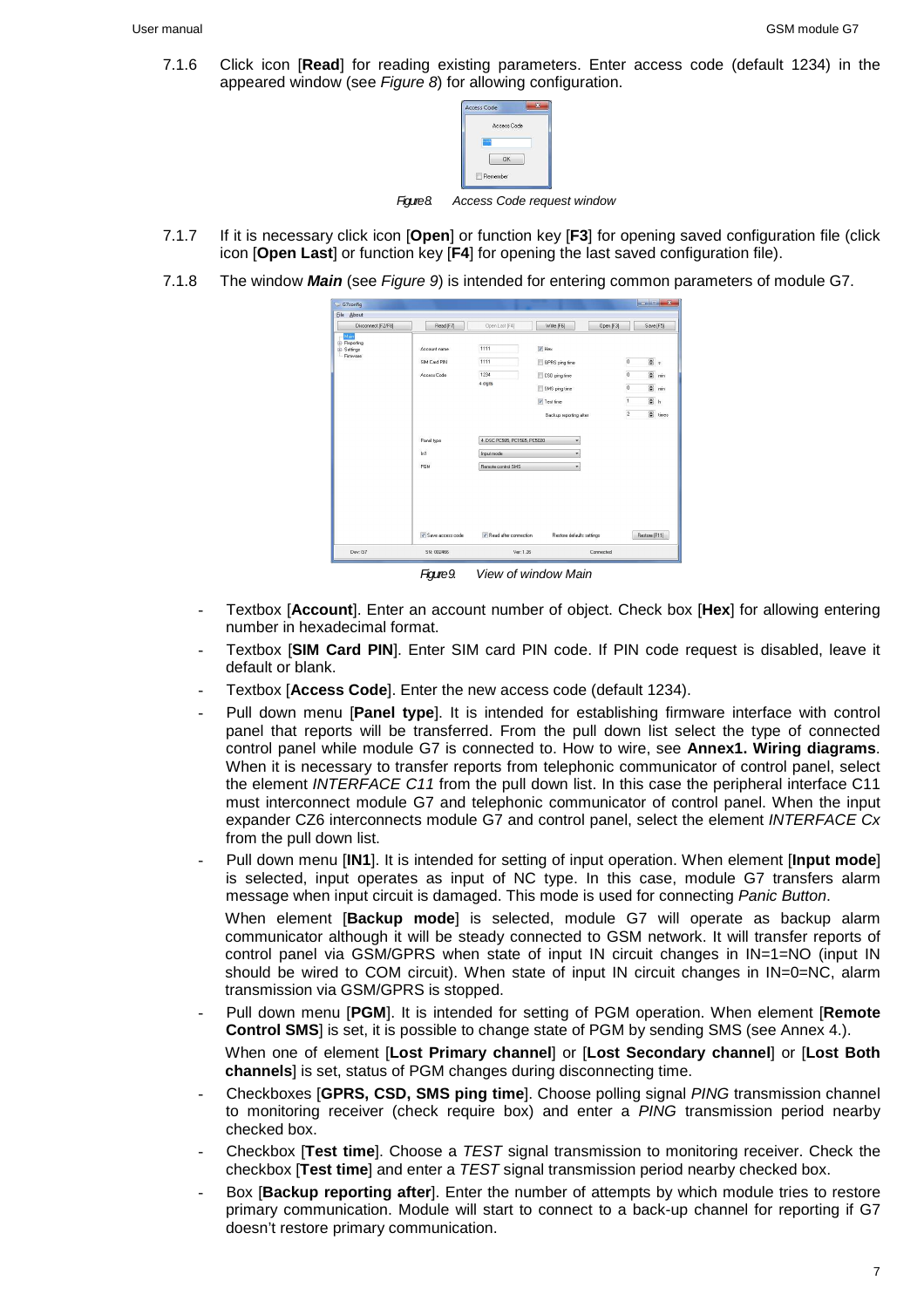- Check the box [**Save access code**] in order to PC will be able to remember the access code.
- When the box [**Read after connection**] is checked, configuration parameters will be automatically read after connection.
- Click the icon [**Restore**] in order to restore default parameters.
- 7.1.9 The window **Reporting/GPRS&GSM reporting** (see Figure 10) is intended for selecting of primary and back-up data transmission; setting both network and monitoring receiver parameters.

| Eile<br>About                                          |                                 |                              |                                 |                         |           |
|--------------------------------------------------------|---------------------------------|------------------------------|---------------------------------|-------------------------|-----------|
| Disconnect (F2/F8)                                     | Read [F7]                       | Doen Last [F4]               | Write [F6]                      | Open [F3]               | Save [F5] |
| - Main                                                 |                                 |                              |                                 |                         |           |
| <b>E</b> -Reporting<br><b>GPRS &amp; GSM reporting</b> | Primary reporting               | <b>GPRS</b><br>٠             | Backup reporting                | SMS                     | ۰         |
| Text SMS reporting<br>Users & Zones                    | Server IP1 address<br>or Domain | 192.240.28.23                | Server IP2 address<br>or Domain |                         |           |
| <b>B</b> -Settings<br>- Firmware                       | Port                            | 11000                        | Pott                            | 'n                      |           |
|                                                        | Tel.1                           |                              | Tel2                            | 441511234567            |           |
|                                                        | APN                             | oranger                      | Protocol                        | TRK TCP                 |           |
|                                                        | User                            |                              | Encryption key                  |                         |           |
|                                                        | Password                        |                              |                                 |                         |           |
|                                                        |                                 |                              | Return to<br>primary after      | 90                      | s.        |
|                                                        | DNS1                            | 195.22.175.1                 |                                 |                         |           |
|                                                        | DNS2                            | 194.176.32.129               |                                 |                         |           |
|                                                        | Module events                   |                              |                                 |                         |           |
|                                                        | Event                           |                              | Contact ID event code           | Contact ID restore code |           |
|                                                        | TIME<br><b>TEST</b>             | E 700 99 999<br>F 602.99.999 |                                 | R 700 99 999            |           |
|                                                        | <b>TAMPER</b>                   | E 144 99 999                 |                                 | R 144 99 999            |           |
|                                                        |                                 |                              |                                 |                         |           |
| Dev: GZ                                                | SN: 002466                      |                              | Var 1.26                        | Connected               |           |

Figure 10. View of window GPRS&GSM reporting

- Pull down menu [**Primary reporting**]. Select primary data transmission channel. Choose one of these GPRS or CSD or SMS connections.
- Pull down menu [**Backup reporting**]. Select back-up data transmission channel. Choose one of these GPRS or CSD or SMS connections.
- If both boxes [**Server IP address or Domain**] and [**Port**] are active, enter IP address and Comport of receiver. If box [**Tel**] is active, enter GSM number of CSD/SMS receiver (rule: sign + is default, country code, code of network operator, local number).
- Enter access point name in the box [**APN**]. Fill fields [**User Name**], [**Password**], [**DNS1**] and [**DNS2**] by request of GSM/IP service provider or leave them blank.
- Pull down menu [**Protocol**]. Select data transmission protocol. It depends on monitoring receiver type.

It is recommended to choose one of these protocols TRK TCP or TRK UDP for enabling data transmission by protocols TCP/IP and UDP/IP. Transmitting by protocol TCP/IP, operating system forms message receiving acknowledgement whereas transmitting by protocol UDP/IP, receiving program sends message receiving acknowledgement.

- Textbox [**Encryption key**]. Enter a 6-digit data encryption code. Note: this key has to be the same as data decryption code entered into monitoring receiver.
- Textbox [**Return to primary after**]. Enter duration of connection to the back-up channel. When this time has expired, module will start to restore connection to primary channel.
- List [Module events] shows events description. These events are generated by the module G7. For modifying and activating alarm/restore codes of events TIME, TEST, TAMPER, double click on chosen cell and fill the appeared window [**Event code**] (see Figure 11).

| Active        |     |
|---------------|-----|
| Classificator | E   |
| Event         | 602 |
| Subgroup      | 99  |
| Zone          | 999 |

Fraure 11. View of window Event code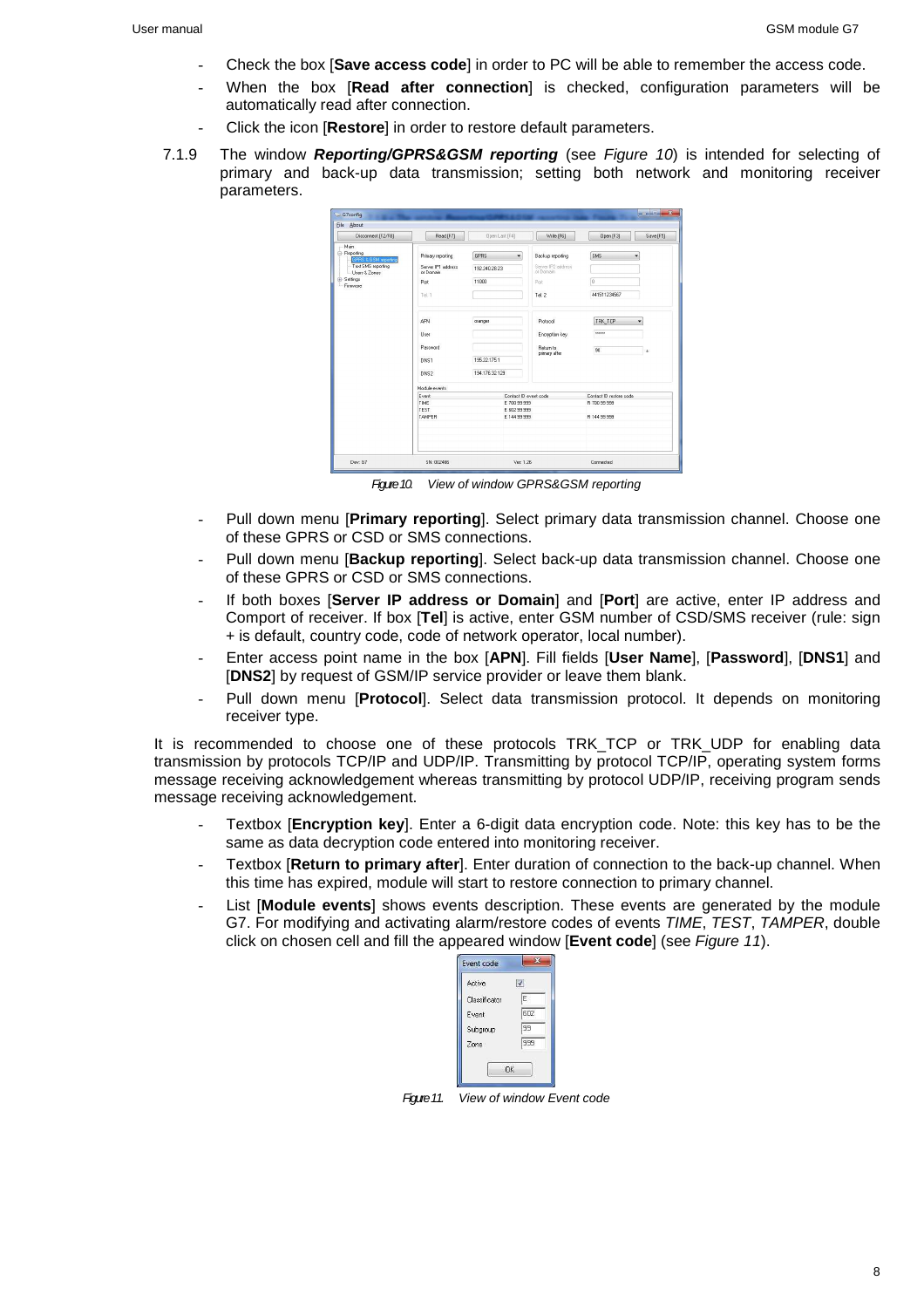7.1.10 Sending a specified form SMS message from a phone, which number is in this list allows activation of GPRS connection between module and program IPcom. Fill the phonebook in the window **Settings/Wireless programming Phones** (see Figure 12).

| G7config                                                                                                                                                                            |                                            |                              |           | <u>income and in the second</u> |
|-------------------------------------------------------------------------------------------------------------------------------------------------------------------------------------|--------------------------------------------|------------------------------|-----------|---------------------------------|
| <b>File About</b>                                                                                                                                                                   |                                            |                              |           |                                 |
| Disconnect [F2/F8]                                                                                                                                                                  | Read [F7]                                  | Write [F6]<br>Open Last [F4] | Open [F3] | Save [F5]                       |
| - Main<br>- Reporting<br>GPRS & GSM reporting<br>- Text SMS reporting<br>- Users & Zones<br>G-Settings<br>Comport<br><b>Wireless programming Phones</b><br>- Language<br>- Firmware | Name Telephone<br>T01<br>T02<br>T03<br>T04 |                              |           |                                 |
| Dev: G7                                                                                                                                                                             | SN: 002466                                 | Ver. 1.26                    | Connected |                                 |

Figure 12. View of window Wireless programming Phones

- Enter up to 4 phone numbers [**T01**], [**T02**], [**T03**], and [**T04**] (rule: sign + is default, country code, code of network operator, local number. No dashes, no spaces).
- If fields are left blank, this allows activation of GPRS connection by sending SMS out of every mobile phone.
- 7.1.11 The window **Reporting/Text SMS reporting** (see Figure 13) is designed for entering parameters when G7 transfers alarm messages to mobile phone by text SMS.

| File About                                                                                                                   |                                                                                                        |                                                                                                                                                                                                                                                                                                                                                                                                                                                                                                                 |                                                               |                                                                                                |              |
|------------------------------------------------------------------------------------------------------------------------------|--------------------------------------------------------------------------------------------------------|-----------------------------------------------------------------------------------------------------------------------------------------------------------------------------------------------------------------------------------------------------------------------------------------------------------------------------------------------------------------------------------------------------------------------------------------------------------------------------------------------------------------|---------------------------------------------------------------|------------------------------------------------------------------------------------------------|--------------|
| Disconnect (F2/F8)                                                                                                           | Read (F7)                                                                                              | Open Last (F4)                                                                                                                                                                                                                                                                                                                                                                                                                                                                                                  | Write [F6]                                                    | Open (F3)                                                                                      | Save [F5]    |
| - Main<br>- Reporting<br>GPRS & GSM reporting<br>Text SMS reporting<br>$-$ Haera & Zonea<br><b>B</b> -Settings<br>- Firmweek | Name<br>Alorm/Restore<br>Open/Close<br>Service<br>Module<br>SMS language<br>Account name<br>Partitions | T1<br>T <sub>2</sub><br>T3<br>T4<br>$\sqrt{2}$<br>$\overline{\mathbf{v}}$<br>O<br>E<br>$\frac{1}{2}$<br>$\overline{\phantom{0}}$<br>$\frac{1}{2}$<br>$\mathcal Q$<br>E<br><b>V</b><br>m<br>$\overline{\mathcal{L}}$<br>m<br>1. ENGLISH WIN1252<br>My House<br>001 Area 1<br>$\overline{2}$<br>002 Area 2<br>3<br>054 Gorage<br>4<br>5<br>6<br>$\overline{\phantom{a}}$<br>8<br>$\overline{9}$<br>10<br>11<br>12<br>13<br>14<br>15<br>16<br>* There must be space between number and text. for example: 123 Text | T1<br>T <sub>2</sub><br>T3<br>T4<br>Send SMS which<br>$\star$ | Name Telephone<br>37061912345<br>* Enter phone number without '+', for example 3706721111<br>A | $\checkmark$ |
| Dev: G7                                                                                                                      | SN: 002466                                                                                             | Ver 1.26                                                                                                                                                                                                                                                                                                                                                                                                                                                                                                        |                                                               | Connected                                                                                      |              |

Figure 13 View of window Text SMS reporting

Check the boxes in table Name and specify distribution of messages by their type and phone numbers of subscribers, i.e. to whom and what kind of messages should be transferred.

**In example** (see Figure 13) all messages are transferred into the phone of subscriber **T1**; Security system alarms/restores and messages about its arming/disarming are transferred into the phone of subscriber **T2**; Security system service alerts only are transferred into the phone of subscriber **T3**; Messages about Security system arming/disarming along with module G7 operating alerts are transferred into the phone of subscriber **T4**.

- Fill the phonebook while entering phone numbers **T1**, **T2**, **T3** and/or **T4**. Number entering rule is written below the phonebook.
- Head your object while writing name into the box [**Account name**]. This name will be shown in the texts of SMS messages. (i.e. My House).
- If Security system is divided into several independently arming sections (Partitions), head these sections and enter particular names into the list [**Partitions**]. Partition names will be shown in the texts of SMS messages. (i.e. Garage). There might be described from 1 to 16 partitions while entering these names along with exact three-digit serial number of particular partition of entire Security system (001-999).

**Note:** Row filling rule: three-digit serial number of particular partition (i.e. 003, 032, 754, 999), space, name of partition (i.e. Garage).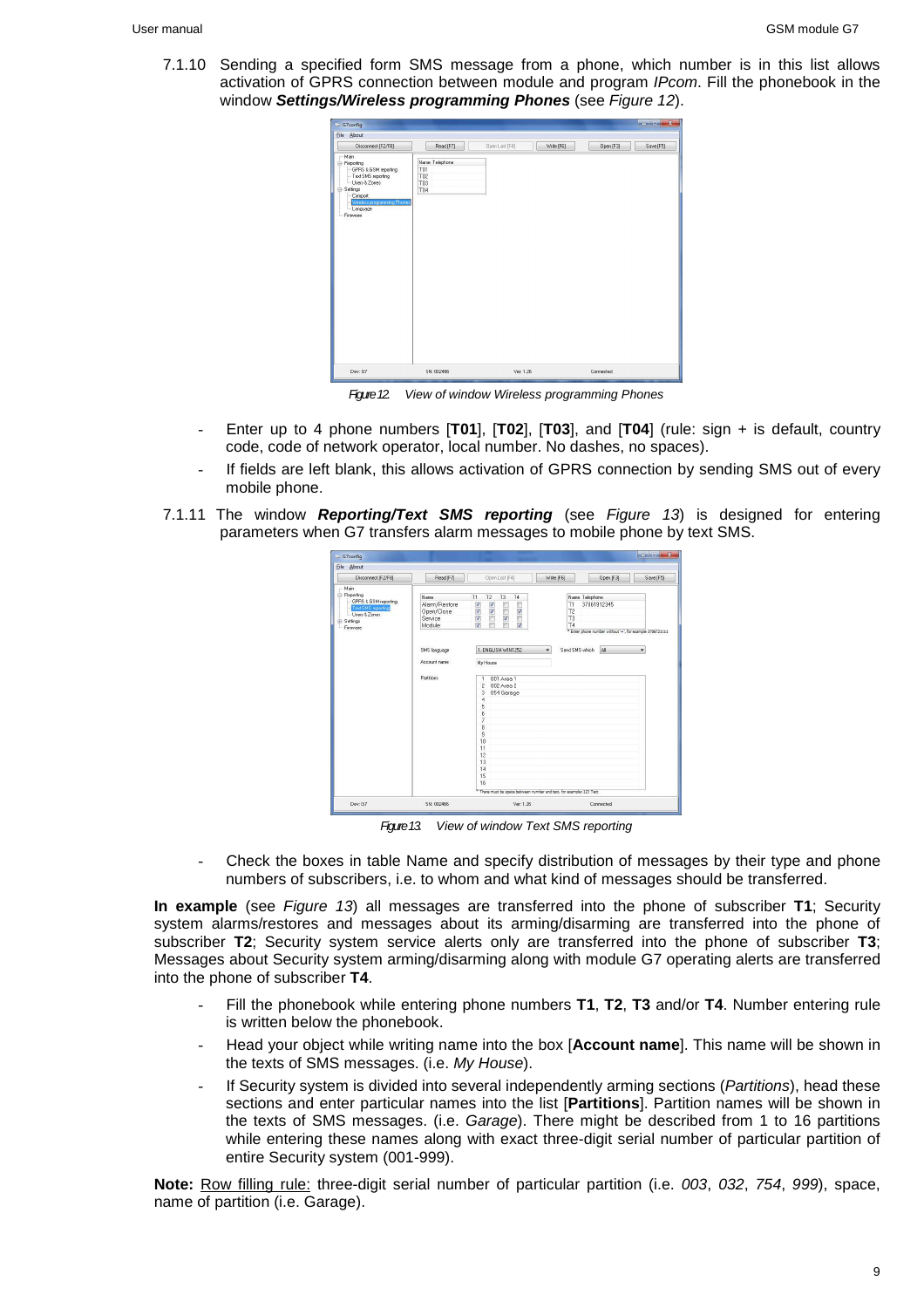- Select the desirable message filter from the list [**Send SMS which**]. If the filter [**Described Only**] is selected, Security system events that described in the list [**Users & Zones**] (see Figure 14) will be sent to subscriber who is able to receive messages about Security system alarming/restoring. If the filter [**All**] is selected, Security system events' filtering is disabled.
- Pull down menu [**SMS Language**]. Select the alphabet of SMS messages patterns, which will be sent after control panel alarm.
- 7.1.12 Fill lists in the window **Reporting/Users&Zones** for finishing creation of SMS messages texts that will be transferred to mobile phone (see Figure 14).

| <b>File About</b><br>Disconnect (F2/F8)                                                                                | Read [F7]                                                                                                                                                                                                                                       | Open Last [F4]<br>Write [F6]                                                   | Open (F3)                                                                                                                                                                                                                                                                                                        | Save [F5] |
|------------------------------------------------------------------------------------------------------------------------|-------------------------------------------------------------------------------------------------------------------------------------------------------------------------------------------------------------------------------------------------|--------------------------------------------------------------------------------|------------------------------------------------------------------------------------------------------------------------------------------------------------------------------------------------------------------------------------------------------------------------------------------------------------------|-----------|
|                                                                                                                        |                                                                                                                                                                                                                                                 |                                                                                |                                                                                                                                                                                                                                                                                                                  |           |
| - Main<br>- Reporting<br>- GPRS & GSM reporting<br>- Text SMS reporting<br>Users & Zones<br>(iii) Settings<br>Firmware | Users<br>001 User 1<br>$\mathbf{1}$<br>$\overline{c}$<br>002 User 2<br>056 John<br>3<br>259 Marie<br>4<br>5<br>$\boldsymbol{6}$<br>$\overline{\mathcal{L}}$<br>$\overline{8}$<br>$\overline{9}$<br>10<br>11<br>12<br>13<br>14<br>15<br>16<br>17 | ٠<br>踩<br>* There must be space between number and text, for example: 123 Text | Zones<br>001 Zone 1<br>٦<br>$\overline{c}$<br>002 Zone 2<br>$\overline{3}$<br>026 Window<br>124 Entry door<br>4<br>5<br>$\ddot{\theta}$<br>$\overline{\phantom{a}}$<br>8<br>$\mathbf{q}$<br>10<br>11<br>12<br>13<br>14<br>15<br>16<br>17<br>* There must be space between number and text, for example: 123 Text |           |
| Dev: G7                                                                                                                | SN: 002466                                                                                                                                                                                                                                      | Ver 1.26                                                                       | Connected                                                                                                                                                                                                                                                                                                        |           |

Figure 14. View of window Users & Zones

- Fill the list [**Users**]. Enter person names that are able to arm/disarm Security system by their personal codes. These true names will be shown in the texts of SMS messages (i.e. John, Marie). There might be entered from 1 to 32 person names while entering these names along with exact three-digit serial number of particular code of entire Security system (001-999).

**Note:** Row filling rule: three-digit serial number of particular code (i.e. 003, 032, 754, 999), space, person name.

- Head the security zones. Enter these names into the list [**Zones**]. These true names will be shown in the texts of SMS messages. (i.e. Window, Entry door). There might be entered from 1 to 32 zone names while entering these names along with exact three-digit serial number of particular zone of entire Security system (001-999).

**Note:** Row filling rule: three-digit serial number of particular zone (i.e. 003, 032, 754, 999), space, zone name.

- 7.1.13 Click on icon [**Write**] (or function key [**F6**]) for setting parameters into module G7 memory.
- 7.1.14 Click on icon [**Save**] (or function key [**F5**]) for saving parameters file with extension ".gst".
- 7.1.15 Click on icon [**Disconnect**] (or function key [**F8**]) for disconnecting module G7 and program G7config.
- 7.2 Firmware on-site update
	- 7.2.1 Run the configuration program G7config.
	- 7.2.2 Connect module G7 to PC by using USB cable. Connect to additional power supply source if power supply is not sufficient.
	- 7.2.3 Set parameters of comport in window **Main/Settings/Comport** (baud rate 115200 b/s, 8-N-1-N).
	- 7.2.4 Click icon [**Connect/Disconnect**].
	- 7.2.5 Click icon [**Read**] for reading existing parameters. Enter access code to allow configuration in the appeared window (default 1234).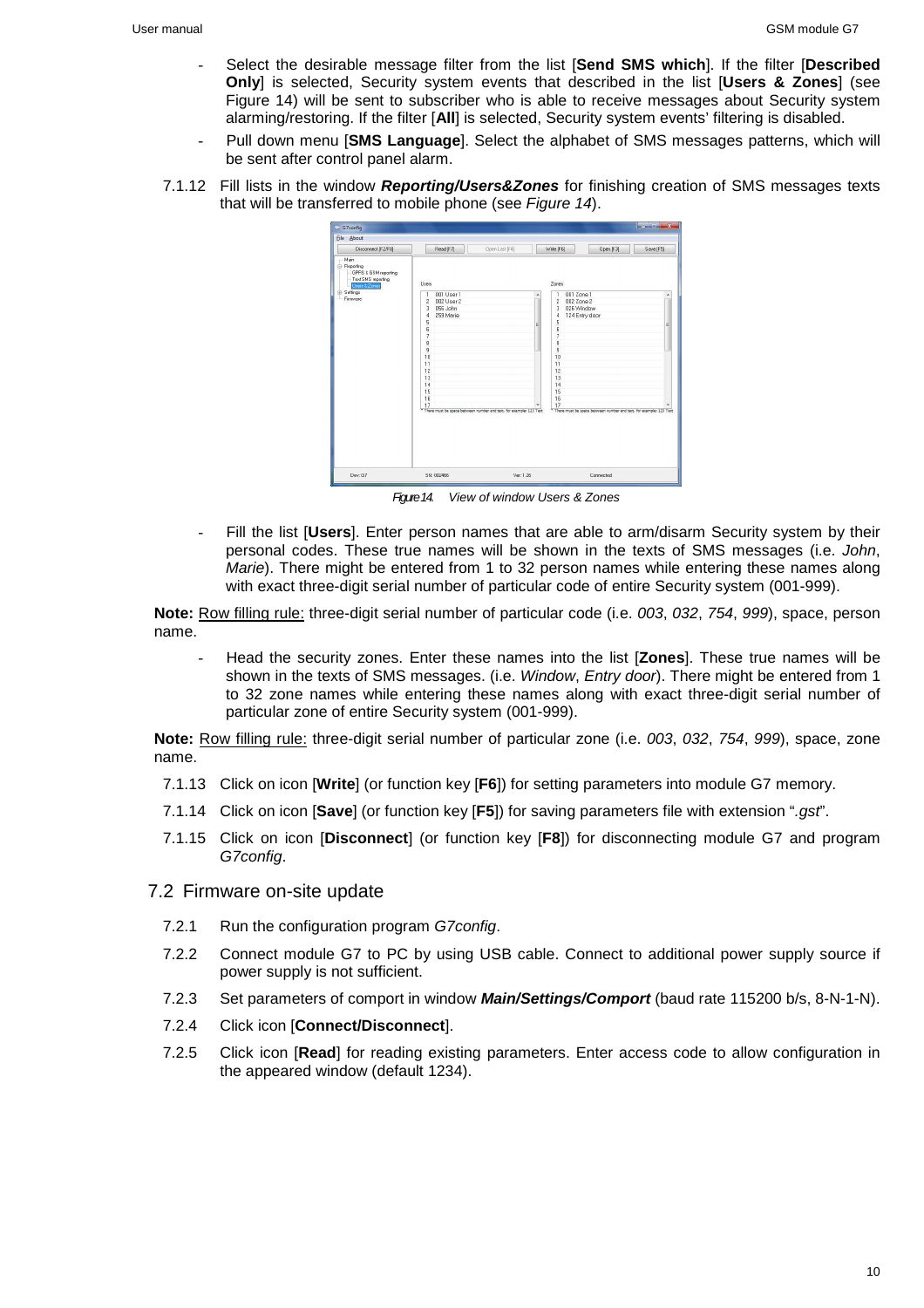#### 7.2.6 Open the window **Main/Firmware** (see Figure 15).

| File About                                                                                                                                                                 |                                                   |                |            |           |           |
|----------------------------------------------------------------------------------------------------------------------------------------------------------------------------|---------------------------------------------------|----------------|------------|-----------|-----------|
| Disconnect [F2/F8]                                                                                                                                                         | Read [F7]                                         | Open Last [F4] | Write [F6] | Open [F3] | Save [F5] |
| - Main<br>E-Reporting<br>- GPRS & GSM reporting<br>- Text SMS reporting<br>Users & Zones<br>Settings<br>Comport<br>- Wireless programming Phones<br>- Language<br>Firmware | Open firmware file<br>Firmware update<br>Progress | Start [F9]     | $0\%$      |           | Browse    |
| Dev: G7                                                                                                                                                                    | SN: 002466                                        | Ver: 1.26      |            | Connected |           |

Figure 15. View of window Firmware

- 7.2.7 Click icon [**Browse**] and select the way to updating file with extension ".prg".
- 7.2.8 Click icon [**Start**] or button F9 for running updating process.
- 7.2.9 Appeared inscription *Firmware version is up to date* means the firmware written into primary memory.
- 7.2.10 Click icon [**Disconnect**] or button F2.
- 7.2.11 Pull USB cable out of USB plug of module G7. Connect USB cable to module G7 once again. Indicator LED1 starts green flashing and LED2 starts red flashing.
- 7.2.12 Indicator LED1 yellow will switch on and LED2 switch off when process of downloading into ROM has expired. Now module G7 has already changed its firmware version.
- 7.2.13 Click icon [**Disconnect**] if configuration is finished.

#### 7.3 Setting on operation parameters remote over GPRS.

7.3.1 Activate GPRS connection between program IPcom and the module G7.

Remote configuration can be done by using program G7config, when there is an active GPRS connection between program IPcom and the module G7. Send an SMS message in appropriate structure to activate GPRS connection. Module will only respond to SMS messages if it receives a message from a phones which numbers are entered into Main/Settings/Wireless programming Phones list. If the discussed above list is blank, module will respond to SMS in an appropriate form structure any mobile phone. When G7 receives this message, it activates the on-line GPRS connection with program IPcom.

#### SMS structure:

```
CONNECT<sub>space</sub>1234<sub>space</sub>SERVER=100.100.100.100<sub>space</sub>PORT=1000<sub>space</sub>APN=provider<sub>space</sub>
USR=user<sub>space</sub>PSW=psw<sub>space</sub>ENCR=enc
```
#### Description:

- write the initial command (word "CONNECT"),
- write the 4-digit configuration access code (default 1234),
- write the word "SERVER=" and receiver IP address from which the configuration will be done (instead of symbols "100.100.100.100" written in example),
- write the word "PORT=" and Comport of receiver from which the configuration will be done (instead of "1000"),
- write the word "APN=" and access point name (APN) (instead of "provider"),
- write the word "USR=" and APN User name if required by the provider (instead of "user").
- write the word "PSW=" and APN Password, if required by the provider (instead of "psw"),
- write the word "ENCR=" and 6-digit data encryption code (default 123456) (instead of "enc").

#### Notes:

The word space means space interval between symbols.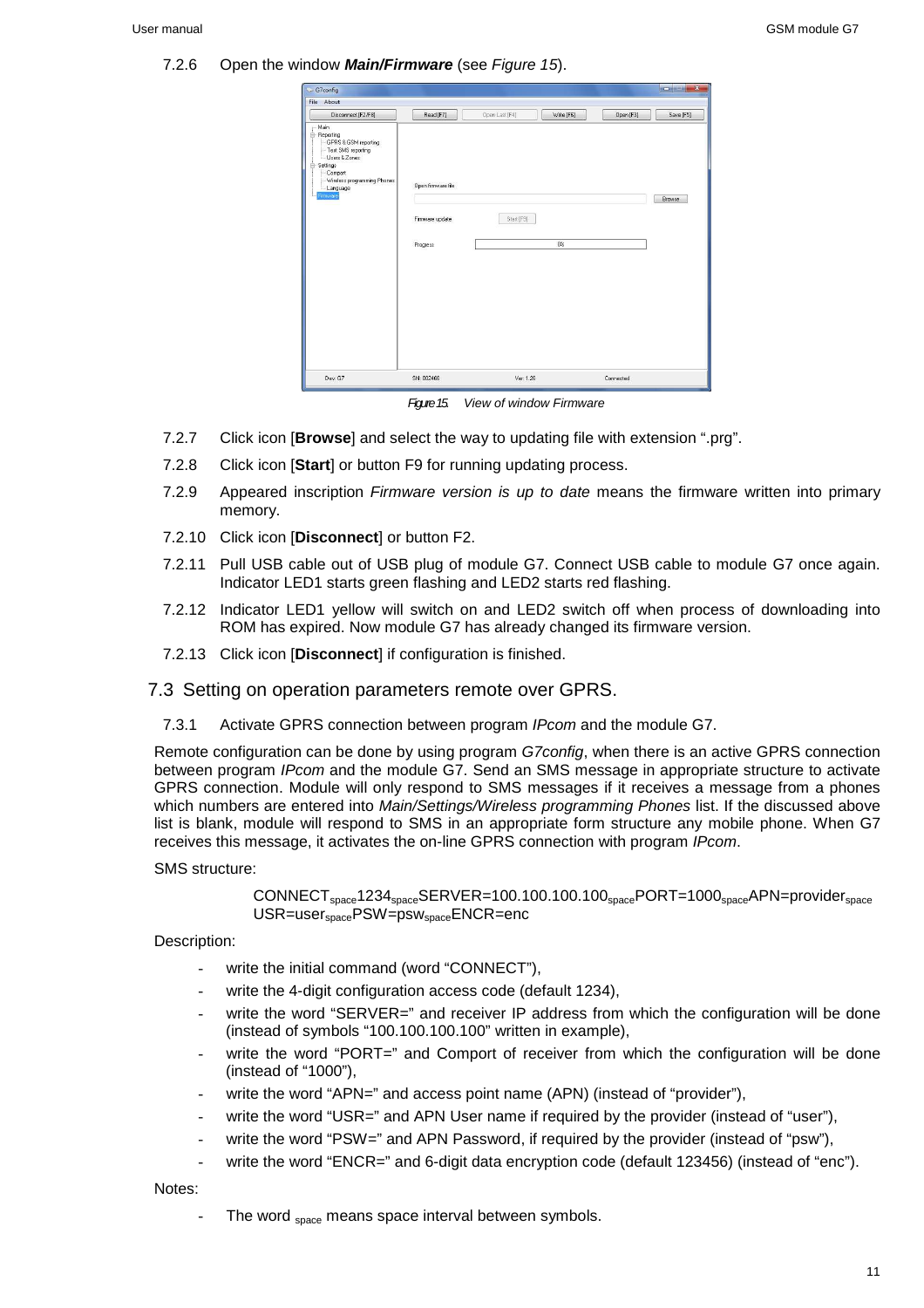- If provider does not require **APN**, **User name** and **Password**, send the SMS message by such structure:

 $COMNECT_{space}$ 1234 $_{space}$ SERVER=100.100.100.100 $_{space}$ PORT=1000 $_{space}$ APN= $_{space}$ USR= $_{space}$ PS W=spaceENCR=enc

7.3.2 After the SMS has been sent, open the main window of program IPcom and select the row of module whose parameters will be set (see Figure 16).



Figure 16. View of program IPcom window

- 7.3.3 Run configuration program G7config by right clicking on the appeared icon [**G7config**] (see Figure 16).
- 7.3.4 Click icon [**Connect**] in the tool bar when the G7config window will appear. Word Connected/ Disconnected indicates the state of GPRS connection.
- 7.3.5 Configuration procedure is the same as when module is connected to PC on-site using USB cable. Filling fields and selecting parameters is necessary (see down from chapter 7.1.7).

#### 7.4 Firmware remote update.

- 7.4.1 Activate GPRS connection between the module G7 and program IPcom (see chapter 7.3.1).
- 7.4.2 Run configuration program G7config (see chapter 7.3.1).
- 7.4.3 Click icon [**Connect/Disconnect**].
- 7.4.4 Click icon [**Read**] for reading existing parameters. Enter access code to allow configuration in the appeared window (default 1234).
- 7.4.5 Open G7config window **Firmware** (see Figure 12).
- 7.4.6 Click icon [**Browse**] and select the way to updating file with extension ".prg".
- 7.4.7 Click icon [**Start**] or button **F9** for running updating process.
- 7.4.8 Appeared inscription Firmware version is up to date means the firmware is written into primary memory.
- 7.4.9 Click icon [**Disconnect**] when **Process** bar fills up.
- 7.4.10 Wait until the new firmware will be written. Process takes 1-3 minutes until module connects again.
- 7.4.11 Configure the module G7 (see chapter 7.1.8) or click icon [**Disconnect**] if configuration is finished.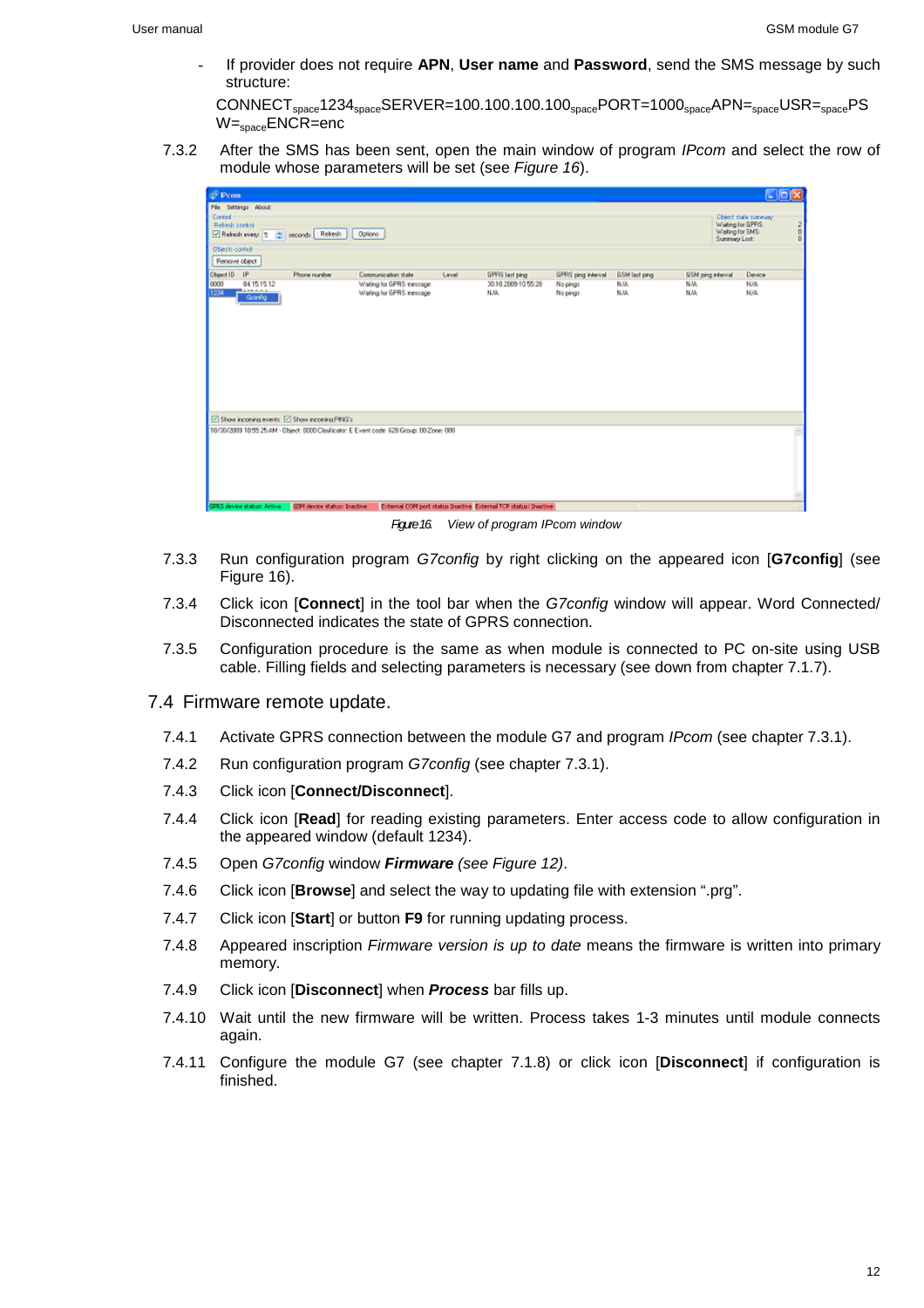## **8 Annex 1. Wiring diagrams**



Wiring diagram 1

Compatible with DSC control panels (PC1616, PC1832, PC1864 PC585, PC1565, PC5020).



Compatible with Paradox control panels (SPECTRA SP5500, SP6000, SP7000, 1727, 1728, 1738, MAGELLAN MG5000, MG5050, DIGIPLEX EVO48, EVO192, EVO96, NE96, ESPRIT E55, 728ULT, 738ULT).



Wiring diagram 3

Compatible with Pyronix control panels (MATRIX 424, MATRIX 832, MATRIX 832+, MATRIX 6, MATRIX 816).

# **9 Annex 2. Module G7 events**

#### **Event description**<br> **Event code**<br> **Alarm Alarm Restore** Test message E 602 Timer is set yes/no **E 700** R 700 Connection with control panel Failed/restored E 702 R 702 PING by SMS E 750 F Connection with GSM network Failed/restored E 751 R 751 PING via GPRS E760 GPRS connection failed/restored E 761 R 761 PING via CSD E 770 Input alarm/restore, while it is set as Standard input E 144 99 999 R 144 99 999

#### Wiring diagram 4

Compatible with GE Caddx control panels (NX-4, NX-6, NX-8).